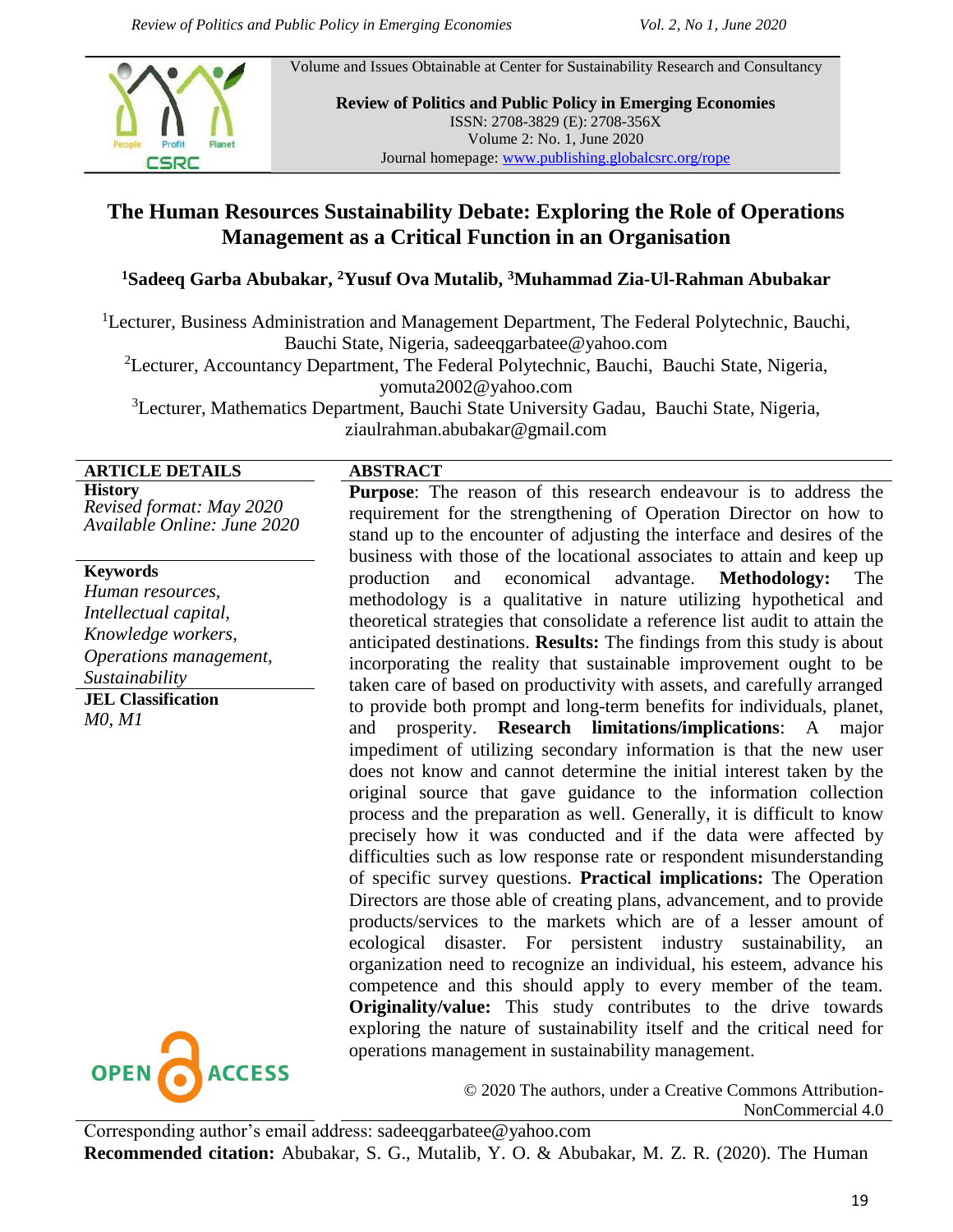Resources Sustainability Debate: Exploring the Role of Operations Management as a Critical Function in an Organisation. *Review of Politics and Public Policy in Emerging Economies, 2* (1), 19-25

### **1. Introduction**

### **1.1 Background of the Study**

Slack, Chambers, and Johnston (2003) state that the operations work of the organization is concerned with the course of action of assets committed to generate and convey the organization's products in the form of product and services. Additionally, the plan and administration of operations unequivocally impact how much vitality and material assets are devoured to make products or provide a benefit. Likewise, operations choices are moreover somewhat capable for how effortlessly a thing can be reused, the nature, degree of outflows, and misuses created with respect to merchandise's brand and its use. Hence, the arrangements to numerous regular issues, it causes, is positioned equitably and unequivocally within the operations administration domain.

Agreeing to Neves and Drohomeretski (2014), sustainability could be said to be developing quickly because it picks up significance in different segments of the economy. As a consequence of the contemporary designs in sustainability, the commercial sector is challenged to adjust to novel market requirements and dispositions (Gillet, 2011). Besides, Jabbour and Jabbour (2009) contributed to the debate by stating that such establishments need to add to a decrease in natural effects from their source chains, encouraging expansions in other service outlets' natural implementation strategy. Hence, it becomes necessary to redesign their commercial implementation models, and also corporations began to integrate perceptions and inclinations in sustainability although preserving their obligation to screen and measure performance. Accordingly, Vinodh et al. (2011) suggested that various sustainability activities have been incorporated geared towards supporting feasible enhancement, weakening natural impacts whereas still allowing for business development.

The objective of Human Assets Administration was to make it feasible for an organization to advance its key objectives by choosing, creating, keeping up, and viably handling the human capital as a forefront and treasured constituent of the organization's assets. The strong worldwide competition brought about from globalization and the world developing markets, the innovative progression have made it a requirement for organizations to come up with imaginative and economical administration techniques.

#### **1.2 Statement of the Problem**

The theory of human capital looked at the value addition an individual contribute to enterprise. Chatzkel (2004) stated that "it is human capital that is the differentiator for organizations and the genuine premise for competitive advantage". Human capital hypothesis, as expressed by Ehrenberg and Smith (cited in Aristocrat and Armstrong 2007), hypothesize labour as demonstrating a set of aptitudes and capabilities which can be "rented out" to employers. The evidence contained in the information possessed by the employee and the talents he has, put together can help to create a guaranteed level of profitability through optimal job performance by the employee. Investment in human assets is an important constituent of the indiscernible resources of the enterprise. The other intangible resources in the same category include copyright, client relations, and brands. The basic issue, in this manner, is to investigate the significance of the industry-wide operations and commercial action and its effects on sustainability.

Based on the aforesaid, the questions below are been asked:

- In what way do organizations utilize their human resources?
- By what method can organizations be encouraged to re-strategize on how to utilize their human asset to guarantee human resources sustainability?
- How can managers adjust the interface of distinctive partners in organizations whereas keeping up a feasible work environment for employees?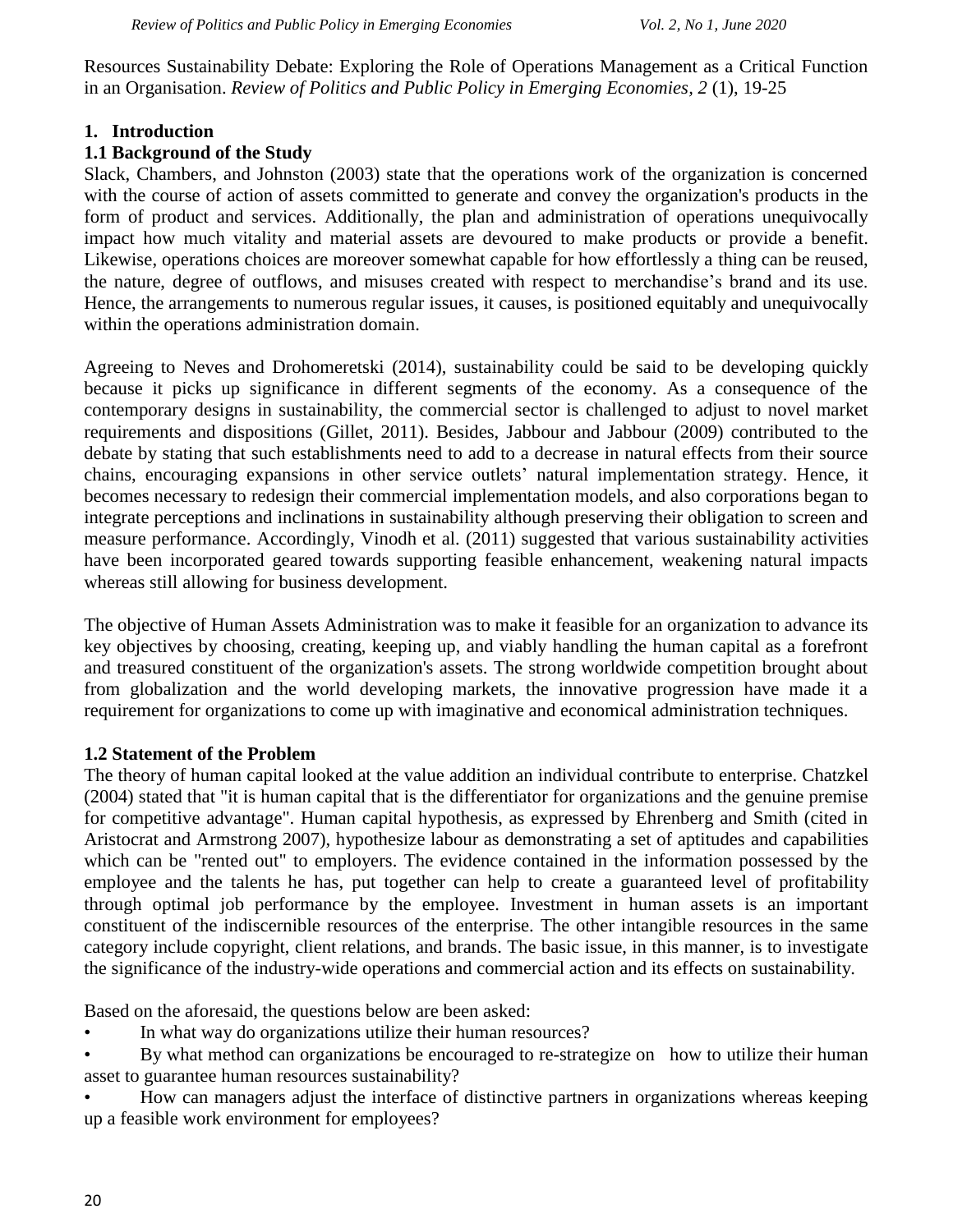#### **1.3 Aim of the Study**

The research endeavour is poised to investigate in what way operation supervisory personnel could go up against the tasks of adjusting the interface and requirements of their trade with those of their invaluable asset, to realize and keep up efficiency and competitive advantage over their competitors.

## **2. Literature Review**

## **2.1 What Sustainability Stands for?**

World Commission on Environment and Development defined sustainability (cited by Wilkinson, Hill and Gollan 2001, p.1492), as a "development that meets the needs of the present without compromising the ability of future generations to meet their own needs". Furthermore, Sutton (1999) stated that for the notion of sustainability to be expressive, hence, it must speak of preserving, reintroducing or reinstating something exact, and this is in furtherance of exploiting the moral scopes of the equality of the exchange between existing economic stress and the imminent necessities of the environment.

The conservative definition of sustainable development stated above could be inclined to be understood otherwise in various situations. Normally, it is ecological sustainability that is the emphasis of consideration, but sustainability is essentially a broader idea encompassing a comprehensive established measure of "quality of life" or "corporate social responsibility" encompassing economic, societal and environmental concerns (Payne and Raiborn (2001), Wilkinson, Hill, and Gollan (2001), Carroll (1991).

## **2.2 Sustainable Development**

World Bank (2013) gave a bright outlook of period spanning over two decades, and averred that economic growth has elevated more than 660 million people out of poverty and has raised the income levels of millions more. However, it has come at the detriment of the environment and poor populations. Sustainable development identifies that growth must be both inclusive and environmentally allencompassing to reduce poverty and build common wealth for today's populace and to endure to meet the desires of upcoming generations. Sustainable development is supposed to be fruitful with resources that are consciously organized to offer equally rapid and long-standing paybacks for persons and the earth thriving in prosperity (World Bank, 2013). The pillars of possible expansion are three in numbers included social consideration, economic development, and natural stewardship.

Concurring to Bettley and Burnley (2008), sustainability is a progressively significant issue for a wide extends of organizations and thus sustainable administration procedures are of immense importance. Moreover, since numerous sustainability impacts are unequivocally affected by operations administration choices, the operations administration work must grasp the necessities of sustainable administration.

## **2.3 The Challenges of Human Resources and Human Capital Management**

The determination of the human component of the factors of production makes the difference amongst triumph as well as dissatisfaction. Be that as it may, the importance of this reality is misplaced on numerous organizations emerging to a great extent from our conventional culture where individuals are classified as simple assets, and in fact alternative kind of instrument to be planned, organized, and the way that connotes the referral to the use of the terminology commonly understood as the 'Human resources.' Hence, an attempt is made to realize that human persons need agreeable connections and administration ought to work out affectability to staff sentiments and support them through the provision of an awesome upkeep of their well-being. Administration need to have the obligation to provide a working environment that encourages enrollment, improvement, and inspiration of individuals in the various work teams.

The esteem of human assets starts from the accumulation of the requisite information and abilities by the individual that is commonly referred to as competence, and secondly, his demeanor classified as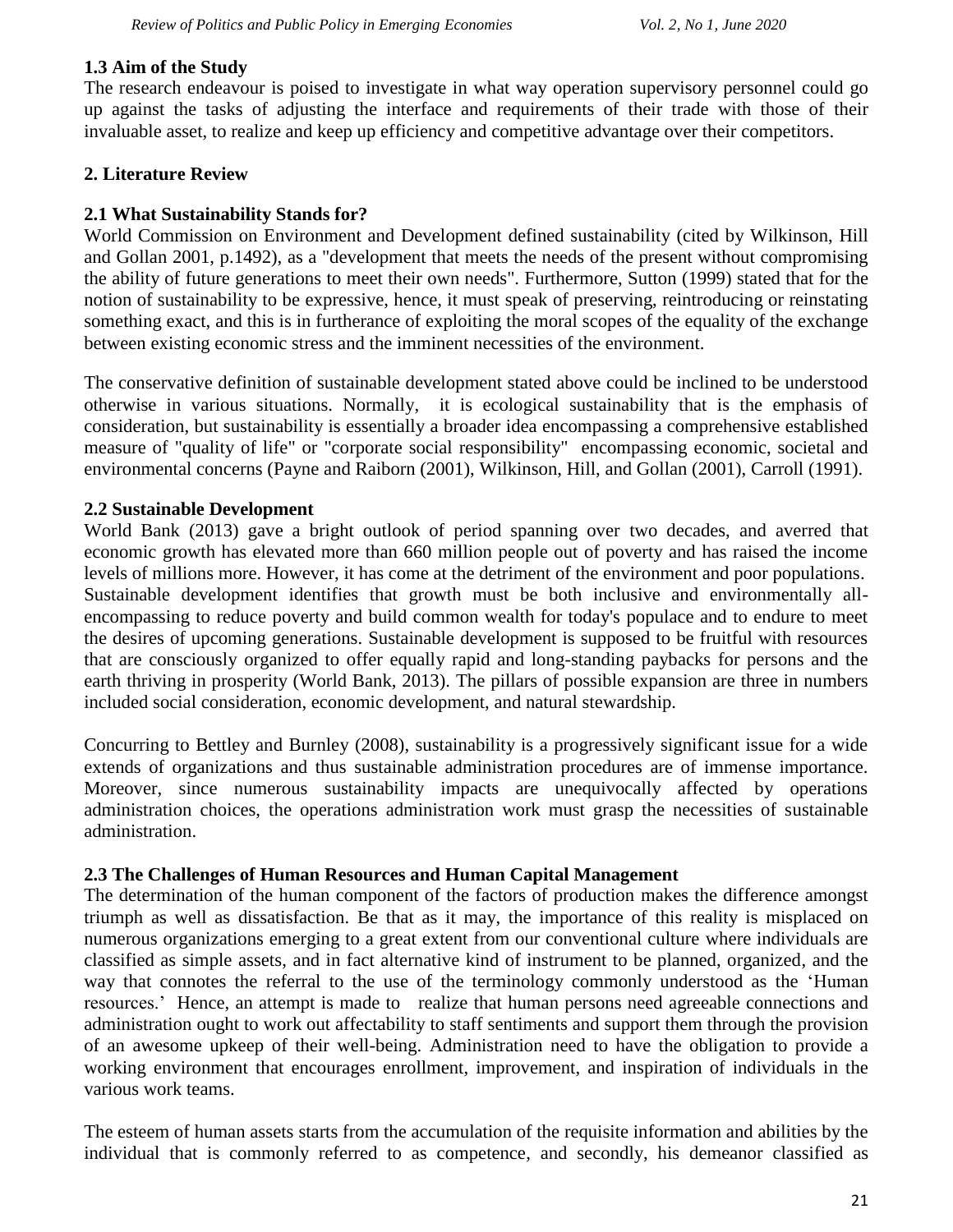inspiration and conduct, and thirdly, the mental capacity of the individual categorized as advancement and adjustment. The essential challenge of Human Capital administration has is the process of planning the in-house structures that can persuade the individuals, in a particular way that supports upgrading the worker's productivity in the direction of fulfilling of the organizational goals.

### **2.4 The Advent of the Knowledge Workers**

As a result of the increasing preference on consumer-quality awareness in the international business setting and the improved usage of new tools, a new form of employee has appeared from the economizing and down-sizing regime of the 1980s and the 1990s. De Lacy (1999) stated that the fresh workforces are categorized as "knowledge workers" and these categories of workers are endowed with some notable features that could have included the high level of their skills, qualification, training, and their experience in the emergent areas of business. Prominently, these employees are able to handle deal transactions of extraordinary degree of intricacy and improbability that would need a high grade of conscious decision making, judgementally.

Additionally, reminiscent of the new knowledge-driven environments of the 1990s, the concept of guarantee to offer the required service has been reshaped to shield the preservation of knowledgeable investment or the 'corporate memory' is presently understood to be reliant on on employee dedication and contentment. Consequently, the intellectual wealth of organisations is the ideas and long period of practice by the employees which the administration attempts to arrange and strengthen to yield superior organisational value.

### **3. Research Methodology**

According to Kumar (1996), research is a structured inquiry that utilizes an acceptable scientific methodology to solve problems and create new knowledge that is generally acceptable. Research can be quantitative or qualitative, according to Cresswell (2013).

#### **3.1 Research Design**

This study is qualitative in nature and had adopted the use of theoretical and conceptual approaches that also integrate a reference list review and citations to realize the desired aims. Ran and Leeuwen (2002) said that literature reviews create the avenue to produce information from the results of study already published on the subject matter. Accordingly, this research work was advanced by choosing articles from accessible databanks that dealt with issues on sustainable procedures, processes, and practices implemented in the business area.

#### **3.2 Secondary Data**

According to Saunders, Levis and Thornhill (2007), secondary data comprises raw data which have been collected for other reasons. This suggests that the information been sought is existing and accessible and only needs to be removed by the researcher (Kumar 1996). Secondary research affords the roots for supporting and elucidating the questions (Ghauri and Gronhaug 2005). Secondary data also include data stored in the organization in the form of records/accounts, journal/periodicals, audio and video recorded resources, all in an effort to acquire past and other forms of information (McGivern 2006; Kumar 1996).

The situation where massive quantities of data are being assembled and banked by researchers globally, the convenience of exploiting current data for research study is assuming a wider acceptance (Andrews, Higgins, Andrews, Lalor, 2012; Schutt, 2011; Smith, 2008; Smith et al., 2011). The view here is that secondary data study and usage is a worthy method to employ in the course of the study after a meticulous or scientific procedure is adhered to.

#### **4. Analysis/ Discussion of Results**

Due to the fact that sustainability impacts are greatly supported by operations management judgments, it therefore behooves on the operations managers to adopt the principles of sustainable management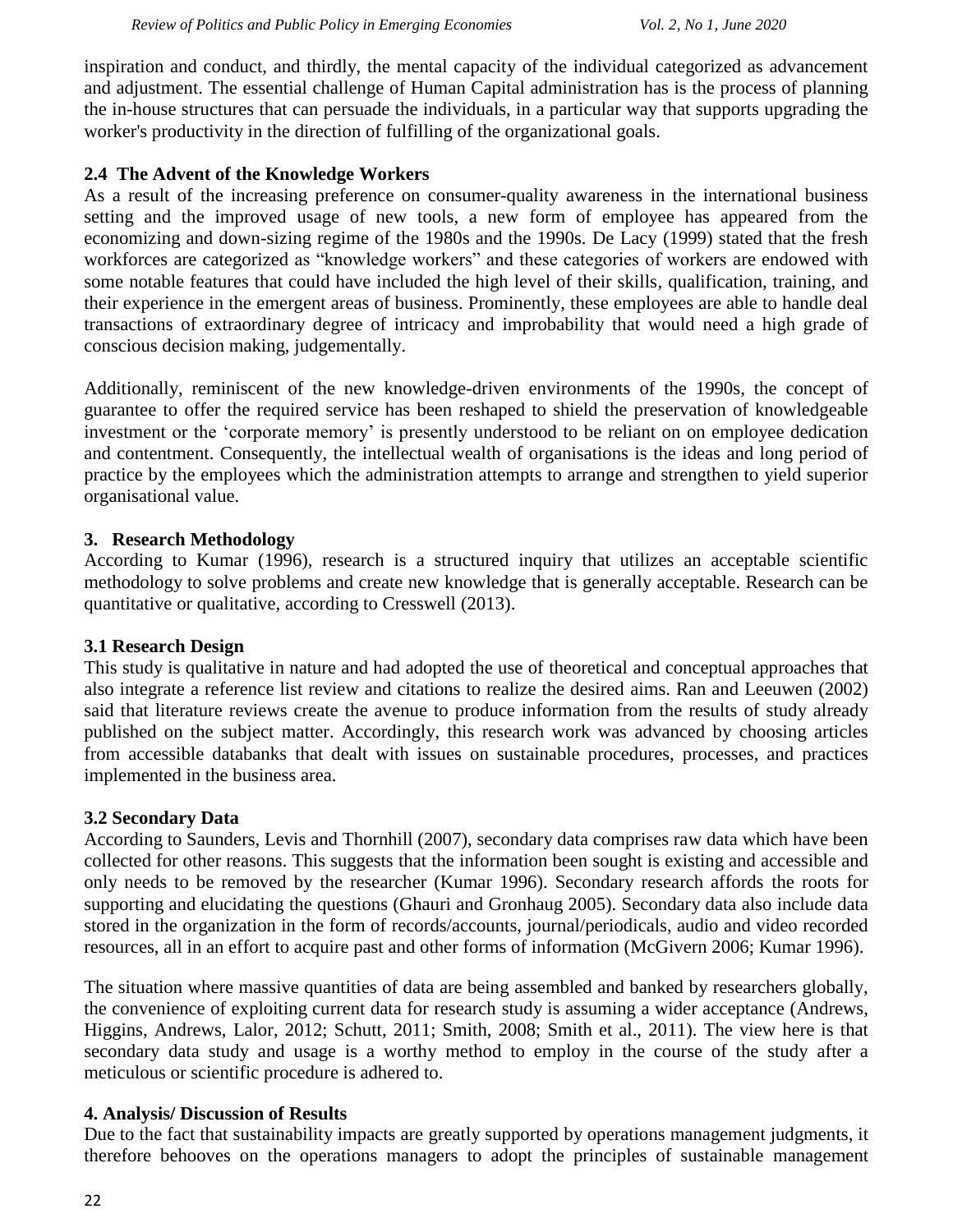strategies in the course of carrying out their responsibilities. The approach has ramifications on the resolutions taken and on the processes associated with all aspects of operations management including the strategic options available, designing options, as well as the planning/control, and the desired level of development. For instance, the proper environmental and social performance goals, objectives, and pointers need to be incorporated with the quality, cost and the addition of predictable performance trials. The figure below shows the schematic diagram of operations management decision areas.



According to Stevenson (2015), operations management is the portion of a business enterprise that is in charge of manufacturing goods and offering services, and making sure that those goods and services reach the targeted consumers in the best form and with the anticipation of satisfying those target audience. Goods are the items that are made from raw materials through the manufacturing processes that could include assemblies and sub-assemblies. Services are the activities that provide some mixture of time, location, form, or psychological value. For instance, services are offered like all written materials we read, the films shows we patronize in the cinema, the electronic messages we sent and receive, and the medical treatment offered in hospitals, involves one or more operation functions of the organization.

#### **5. Conclusion and Recommendations**

Conclusively, and in making reference to the various sustainability studies, the results, and their remote origins, it empirically lay directly and to some extent on the operations executive domain. Correspondingly, operations pronouncements and undertakings have a weighty bearing on the majority of the broader concerns of sustainability that are related with working circumstances and the processes that covers the internal and other external fringes in the supply chain.

Consequently, this study recommend as per the listed below:-

Firstly, the nature of sustainability itself has to be understood and explored by organizations.

The latitude of operations services should be determine in order to support sustainability management on the basis of its relationship with the human resources available for utilization in the organization. This, therefore, gives the platform for a discourse on how the sub-divisions of operations administration can be structured in such a way to accommodate sustainable practices and processes.

• Organizations need to become more well-organized and effective in the whole manufacturing methods and systems, in commercial undertakings, in a comprehensive management of quality control (Total Quality Management), and in the overall facets of transformation the structure to accomplish excellence in standards of goods and services that can compete favourably in the markets.

• Organizations must have the obligation to plan and implement a comprehensive and unified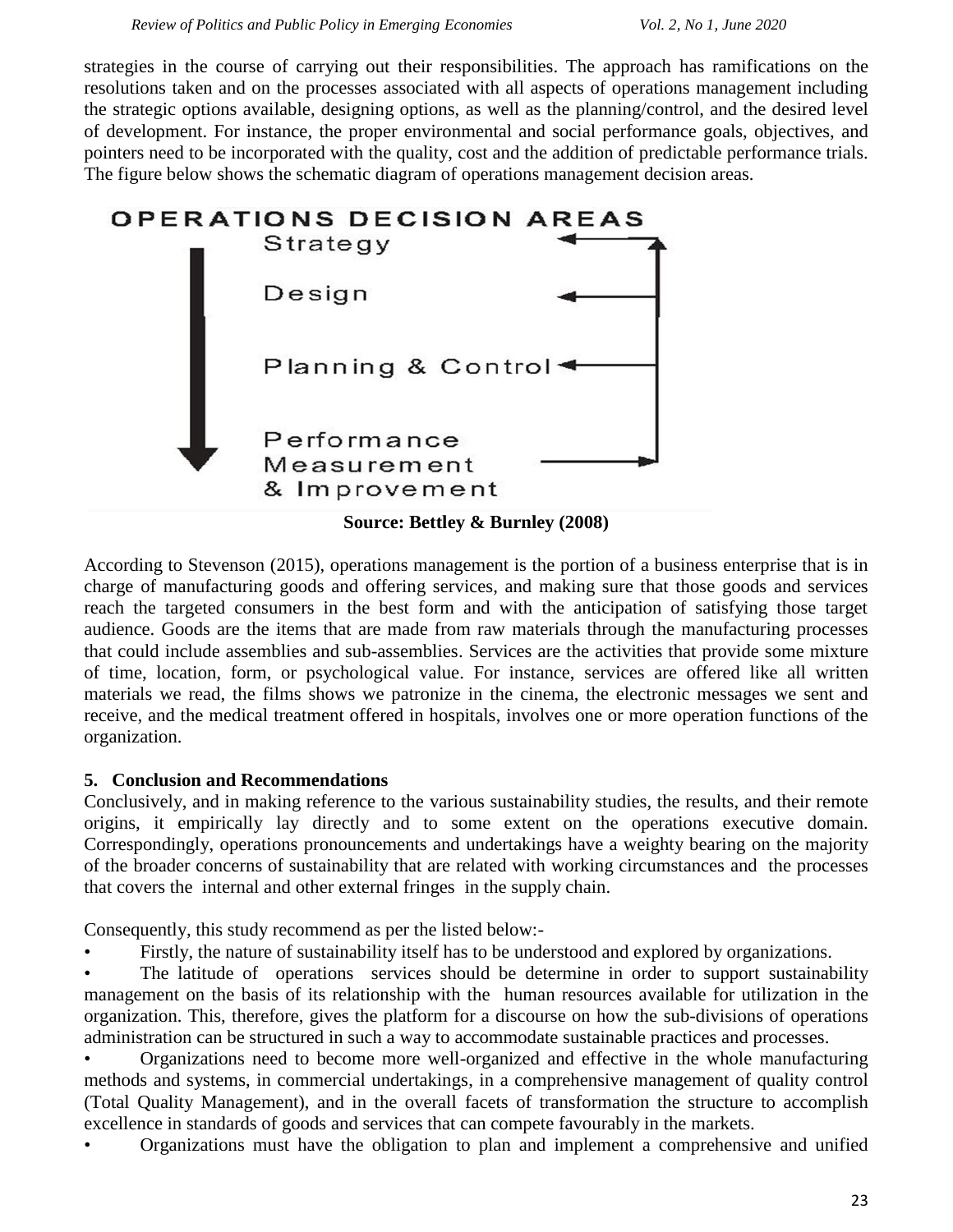tactic to human assets administration and environmental challenges. Supervising managers must have to reconsider their role, specially their responsibility in the encouragement of their organizations to accept and implement practices that encourage the backing of sustainability practices in all its ramifications.

• On operations supervision and environmental anxieties, worldwide heating and environmental degradation have had an heightened effect on the process of business operation, and consequently it has a direct link with the workings of operations management and environmental issues. Therefore, stricter environmental guidelines and principles, mostly in developed countries ought to be enforced.

#### **References**

- Afiouni, F. (2013). Human capital management: a new name for HRM. *International Journal of Learning and Intellectual Capital, 10(1),* pp. 25-25.
- Andrews, L., Higgins, A., Andrews, M. W., & Lalor, J. G. (2012). Classic grounded theory to analyse secondary data: reality and reflections. The Grounded Theory Review, 11(1), 12-26.
- Baron, A. & Armstrong, M. (2007). Achieving value added through people. London. Kogan Page Limited.
- Bettley A., Burnley S. (2008).Towards sustainable operations management integrating sustainability management into operations management strategies and practices.

Misra, K.B. (Eds), Handbook of Performability Engineering. Springer, London.

- Buchanan, D. & Huczynski, A. (2004). Organization behaviour: an introductory text 5th ed. Harlow: Prentice-Hall.
- Carroll, A. B. (1991).The pyramid of corporate social responsibility: toward the moral management of organizational stakeholders. Business Horizons; 39–48.
- Chatzkel, J. L. (2004). Human capital: the rules of engagement are changing. Lifelong learning in Europe, 9(3), 139-145.
- De, L. (1999). Understanding the knowledge worker. HR Monthly, February. Ehrenberg, R.G. & Smith, R. S. (2015). [online]. Retrieved from [http://www.sss.wisc.edu/-walker/wp/wp](http://www.sss.wisc.edu/-walker/wp/wp-content/uploads/2012/ehrenberg-%20%20%20%0d%20%20%20%20%20%20%20%20%20%20smith-ch9.pdf)[content/uploads/2012/ehrenberg-](http://www.sss.wisc.edu/-walker/wp/wp-content/uploads/2012/ehrenberg-%20%20%20%0d%20%20%20%20%20%20%20%20%20%20smith-ch9.pdf) [smith-ch9.pdf.](http://www.sss.wisc.edu/-walker/wp/wp-content/uploads/2012/ehrenberg-%20%20%20%0d%20%20%20%20%20%20%20%20%20%20smith-ch9.pdf)
- Elkington, J. (2001). The triple bottom line for 21st-century business. The Earthscan Reader in Business and Sustainable Development, 20-43.
- Ghauri, P, N., & Grønhaug, K. (2005). Research methods in business studies: a practical guide. Prentice-Hall. [Pearson Education.](https://www.google.co.uk/search?tbo=p&tbm=bks&q=bibliogroup:%22Pearson+education%22&source=gbs_metadata_r&cad=5)
- Gillet, C. (2011). 'A study of sustainability verification practices: the French case', Journal of Accounting & Organizational Change, Vol. 8, No. 1, pp.62–84.
- Gollan, P. (2000). Human resources, capabilities and sustainability. In Dunphy, D., Benveniste, J., Griffiths, A. and Sutton, P. (Eds), Sustainability: The corporate challenge of the 21st century, Allen Unwin, Sydney, 55-57.
- Graham, H. T. (1978). Human resources management, 2nd ed. Plymouth: MacDonald & Evans.
- Jabbour, A.B.L.S. & Jabbour, C.J.C. (2009). 'Are supplier selection criteria going green? Case studies of companies in Brazil', Industrial Management & Data Systems, Vol.109, No. 4, pp.477–495.
- Johnston, M. P. (2014). Qualitative and quantitative methods in libraries (QQML) 3:619 –626.
- Jones, D .A. (2015. The challenges of corporate social responsibility/sustainable development. [PowerPoint Presentation]. Robert Gordon University, Aberdeen Business School. Retrieved from [http://campusmoodle.rgu.ac.uk/pluinfile.php.](http://campusmoodle.rgu.ac.uk/pluinfile.php)
- Kumar, R. (1996). Research methodology: a step-by-step guide for beginners. Melbourne: Longman Australia.
- Olaniyan, D. A. & Okemakinde, T. (2008). Human capital theory: implications for educational development. European Journal of Scientific Research. Euro Journals Publishing. 24, 157-162.
- McGivern, Y. (2006). The practise of market and social research: An Introduction. 2nd ed. Prentice-Hall. [Pearson Education.](https://www.google.co.uk/search?tbo=p&tbm=bks&q=bibliogroup:%22Pearson+education%22&source=gbs_metadata_r&cad=5)
- Neves, Tainan & Drohomeretski., Everton & Gouvea da Costa., Sergio & Pinheiro de Lima., Edson. (2014). Sustainable operations management: Practices and measures in the food industry. International Journal of Advanced Operations Management. 6. 335.